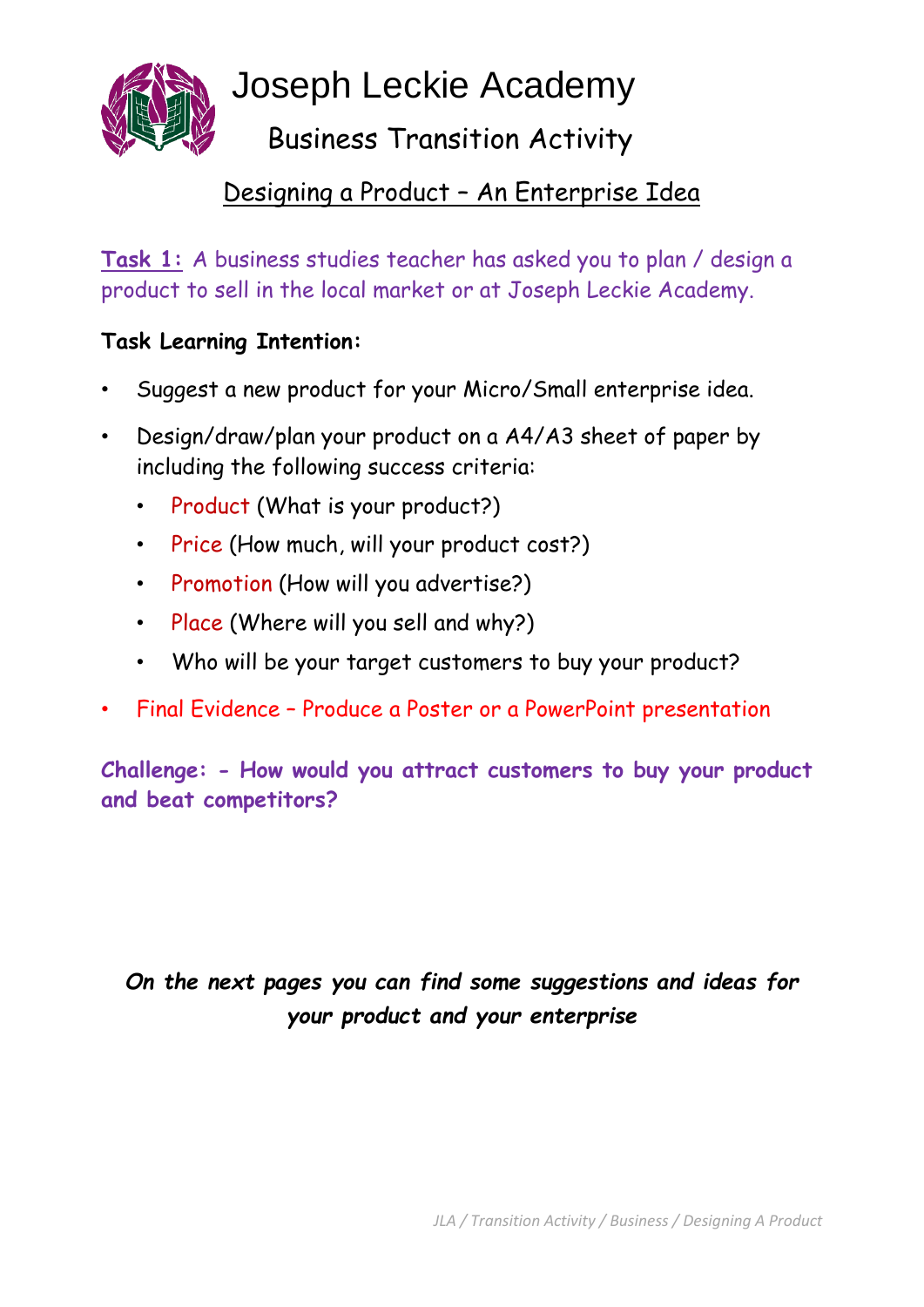# Ideas for your











Table mat

products

Plant pot

News paper bags

Light shades

Jewellery

Music speaker











SHENNYA<br>ATTYH LOB<br>TTOO SYOOL



Personalised T-Shirts, Mugs, USBs etc.

*JLA / Transition Activity / Business / Designing A Product*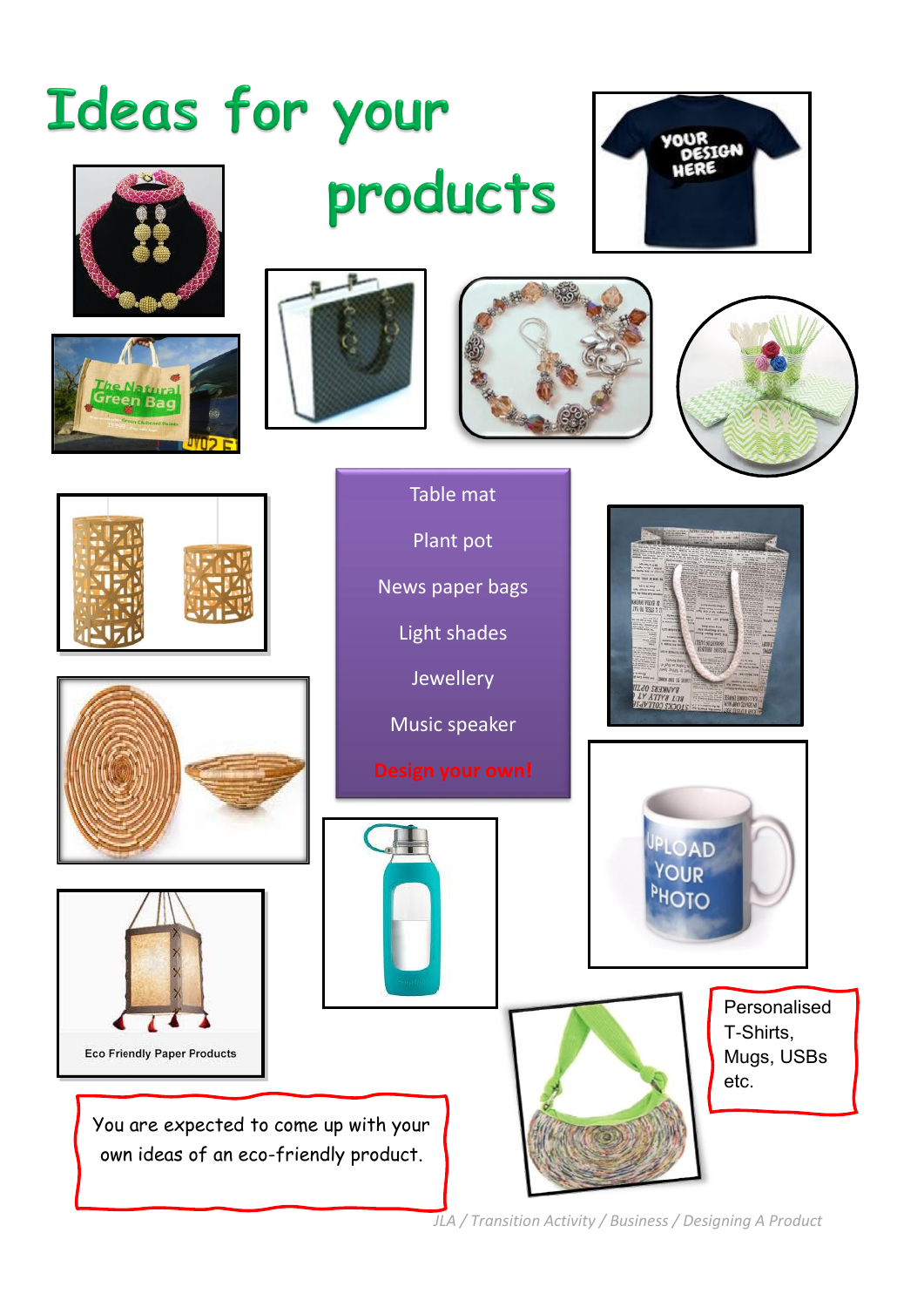# Ideas for your micro/small enterprise

| Glamping (Search on the internet)  |
|------------------------------------|
| <b>Food Stall</b>                  |
| Porridge Stall                     |
| Selling Cups / Mugs (personalised) |
| <b>Bubble Tea Stall</b>            |
| Shoe Shop                          |
| Selling Colouring Books for Adults |
| <b>Face Painting</b>               |
| Computer Accessories Store         |
| Sweets / Candy Stall               |
| <b>Stationary Shop</b>             |
| School Tuck Shop                   |
| <b>Candles Stall</b>               |
| Sports Accessories / Items         |
| Barber Shop (Hair Salon)           |
| Any other small business           |